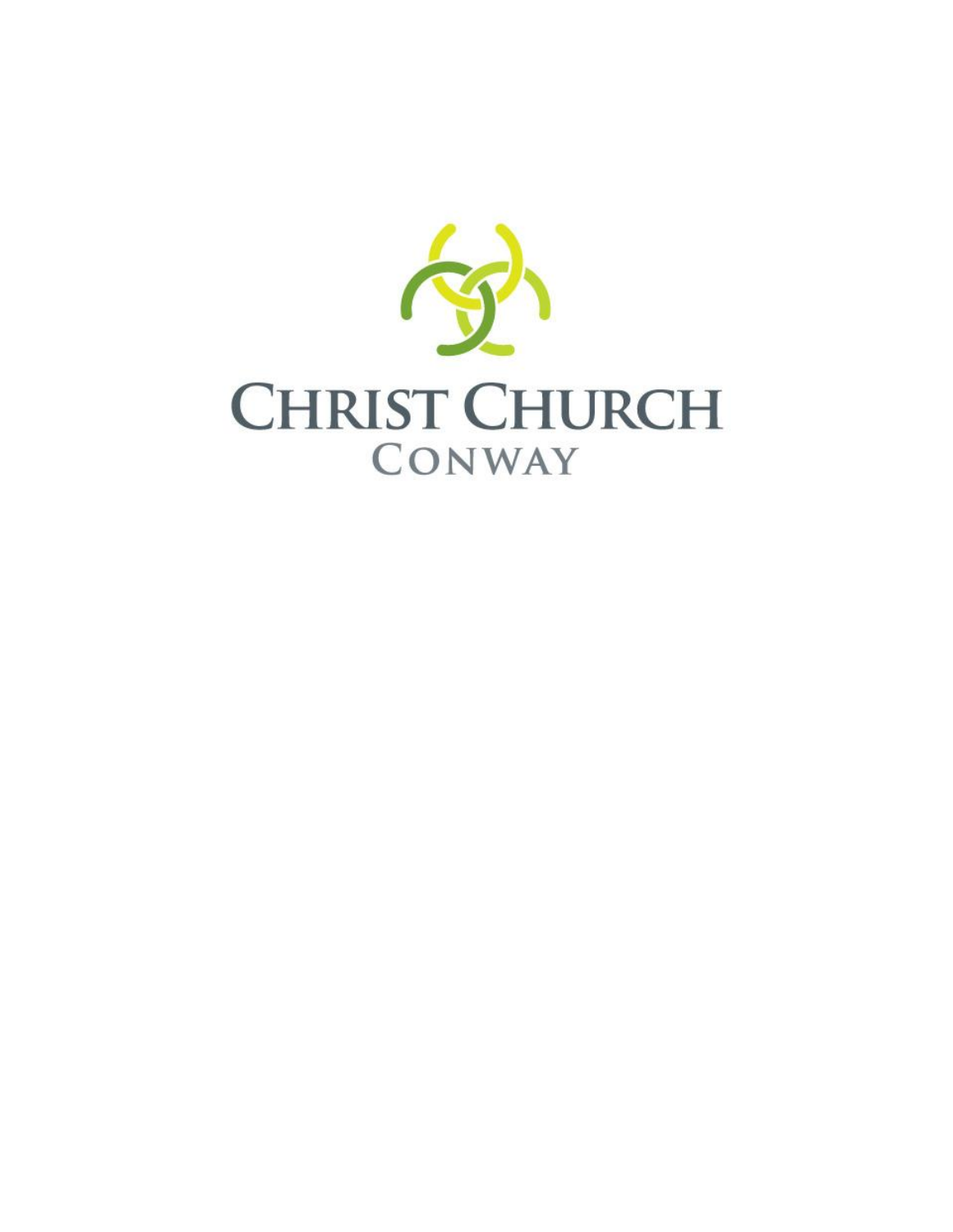## Prelude - Infant Holy, Infant Lowly

© Public Domain Edith Margaret Gellibrand Reed

1. Infant holy, infant lowly, For His bed a cattle stall. Oxen lowing, little knowing Christ the babe is Lord of all. Swift are winging angels singing, Noels ringing, tidings bringing, Christ the babe is Lord of all. Christ the babe is Lord of all.

2. Flocks were sleeping. Shepherds keeping vigil till the morning new Saw the glory, heard the story, Tidings of a gospel true. Thus rejoicing, free from sorrow, Praises voicing, greet the morrow. Christ the babe was born for you. Christ the babe was born for you.

Thus rejoicing, free from sorrow, Praises voicing, greet the morrow. Christ the babe was born for you. Christ the babe was born for you.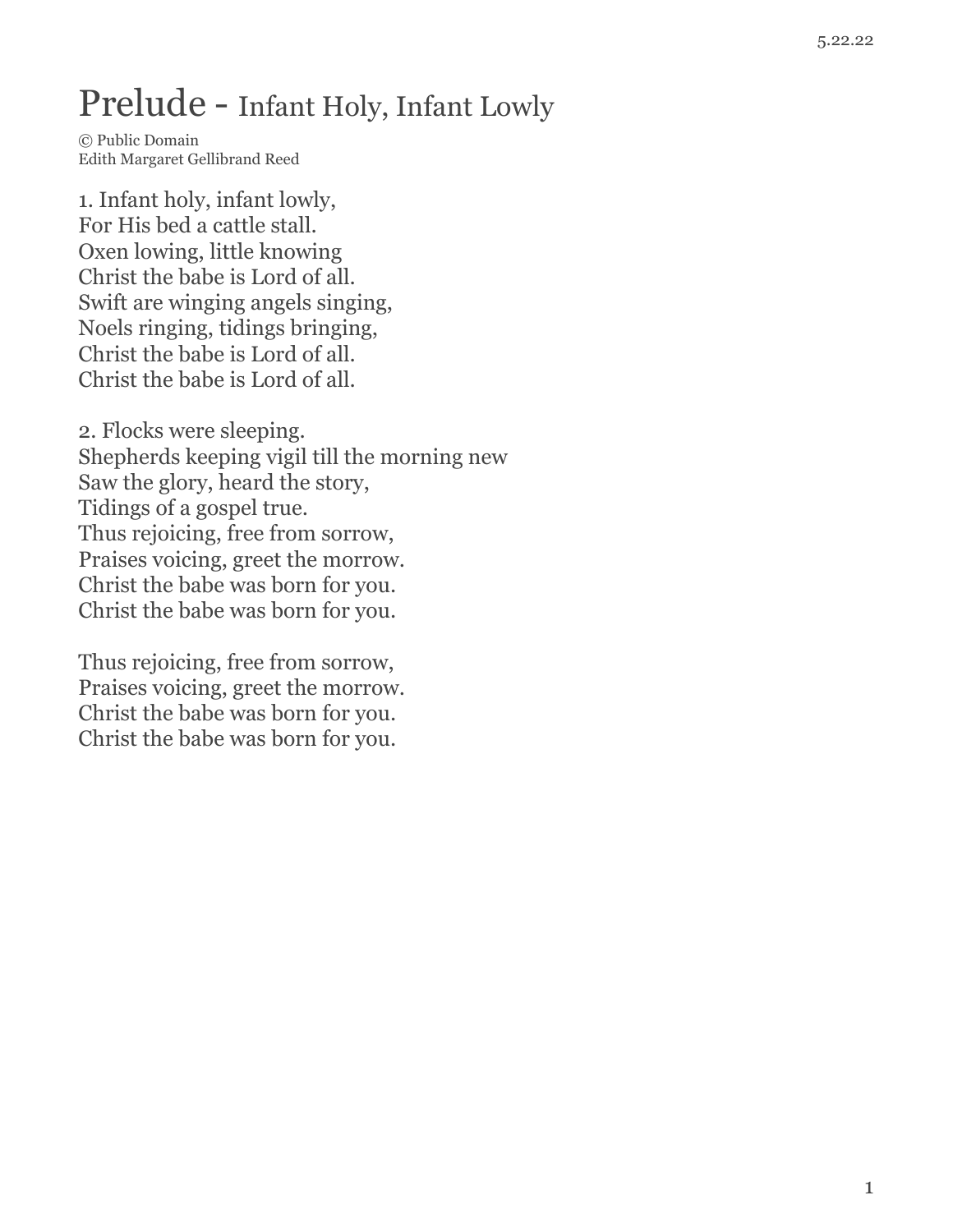# Praise

### Call to Worship - Psalm 105.1-6

[1] Oh give thanks to the LORD; call upon his name; make known his deeds among the peoples! [2] Sing to him, sing praises to him; tell of all his wondrous works! [3] Glory in his holy name; let the hearts of those who seek the LORD rejoice! [4] Seek the LORD and his strength; seek his presence continually! [5] Remember the wondrous works that he has done, his miracles, and the judgments he uttered, [6] O offspring of Abraham, his servant, children of Jacob, his chosen ones! (ESV)

## Invocation

## Hymn of Praise - How Firm a Foundation

Words: R. Keene. Music: American folk tune. © Public Domain.

1. How firm a foundation, you saints of the Lord, is laid for your faith in His excellent Word! What more can he say than to you he hath said, You who unto Jesus for refuge have fled?

2. In every condition, in sickness, in health; in poverty's vale, or abounding in wealth; at home and abroad, on the land, on the sea, thy days may demand, shall my strength ever be.

3. "Fear not, I am with thee, O be not dismayed, for I am thy God and will still give thee aid; I'll strengthen thee, help thee, and cause thee to stand upheld by my righteous, omnipotent hand."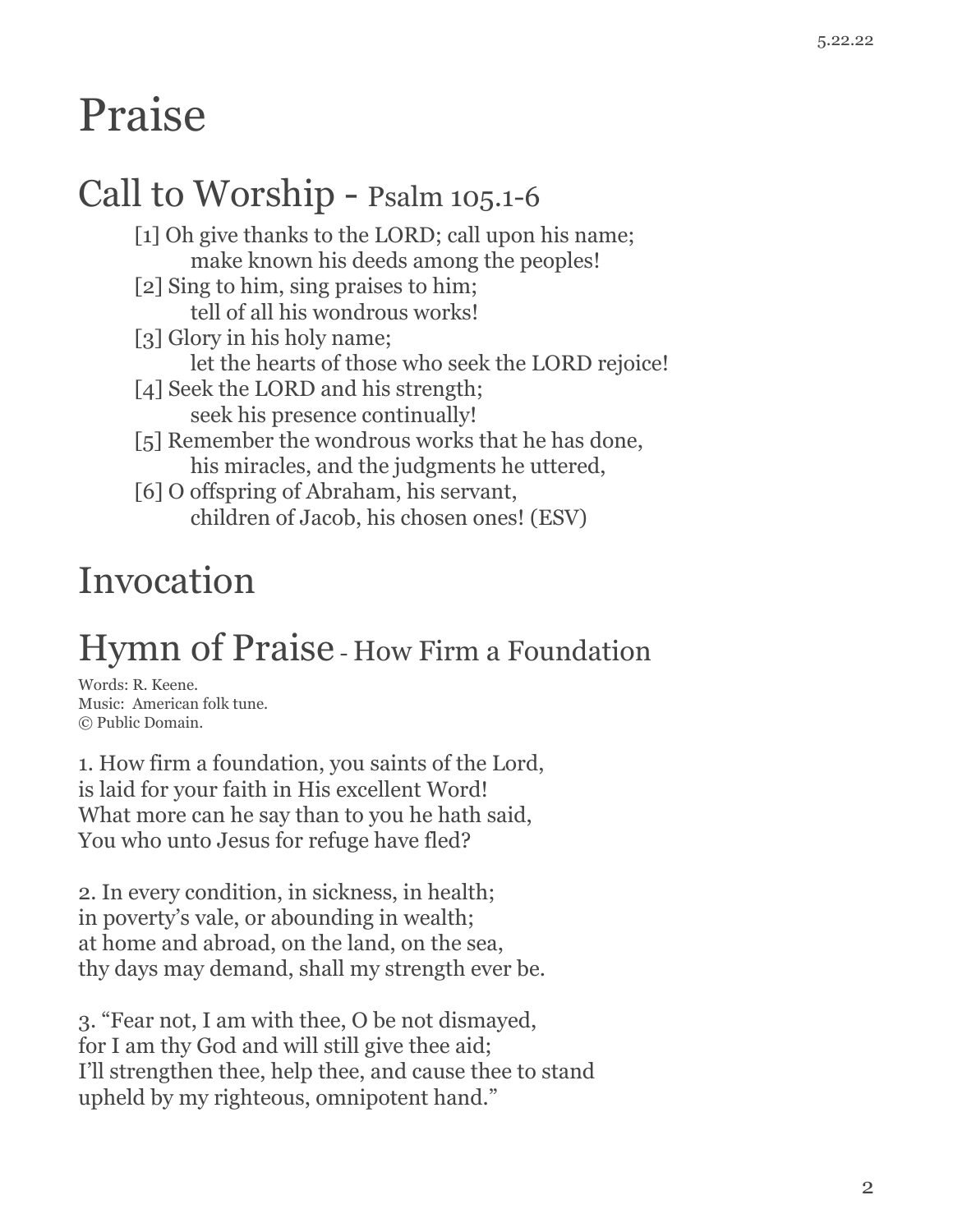4. "The soul that on Jesus hath leaned for repose, I will not, I will not desert to his foes; that soul, though all hell should endeavor to break, I'll never, no never, no never forsake."

### Affirmation of Faith - 1 Corinthians 15.3-6

*Minister*: Brothers and Sisters in Christ, what do you believe?

*Congregation*: **That Christ died for our sins in accordance with the Scriptures, that he was buried, that he was raised on the third day in accordance with the Scriptures, and that he appeared to Cephas, then to the twelve. Then he appeared to more than five hundred brothers at one time.**

### Hymn of Praise - Come, Thou Long Expected Jesus

Charles Wesley | Derek Webb | Sandra McCracken © 2000 Same Old Dress Music | Derek Webb Music (Admin. by Music Services) | (Admin. by Music Services) CCLI #3020146

1. Come, thou long-expected Jesus, Born to set thy people free. From our fears and sins release us, Let us find our rest in thee. Israel's strength and consolation, Hope of all the saints thou art. Dear desire of every nation, Joy of every longing heart.

2. Joy to those who long to see thee, Dayspring from on high, appear. Come, thou promised Rod of Jesse, Of thy birth we long to hear! O'er the hills the angels singing news, Glad tidings of a birth; Go to him, your praises bringing; Christ the Lord has come to earth.

3. Come to earth to taste our sadness He whose glories knew no end; By his life he brings us gladness, Our redeemer, shepherd, friend.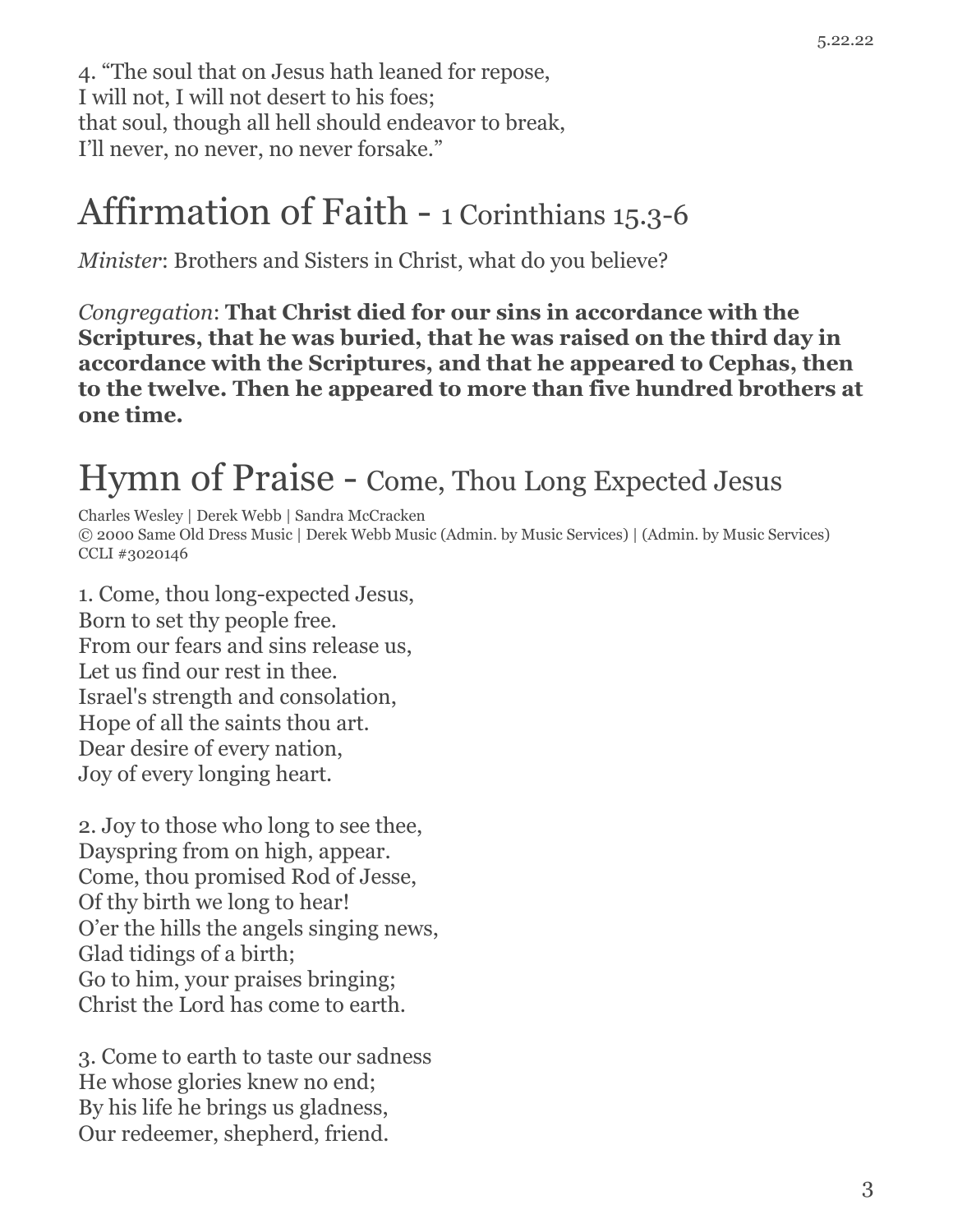Leaving riches without number, Born within a cattle stall. This the everlasting wonder, Christ was born the Lord of all.

4. Born thy people to deliver, Born a child and yet a king, Born to reign in us forever, Now thy gracious kingdom bring. By thine own eternal Spirit, Rule in all our hearts alone; By thine all sufficient merit, Raise us to thy glorious throne.

5.22.22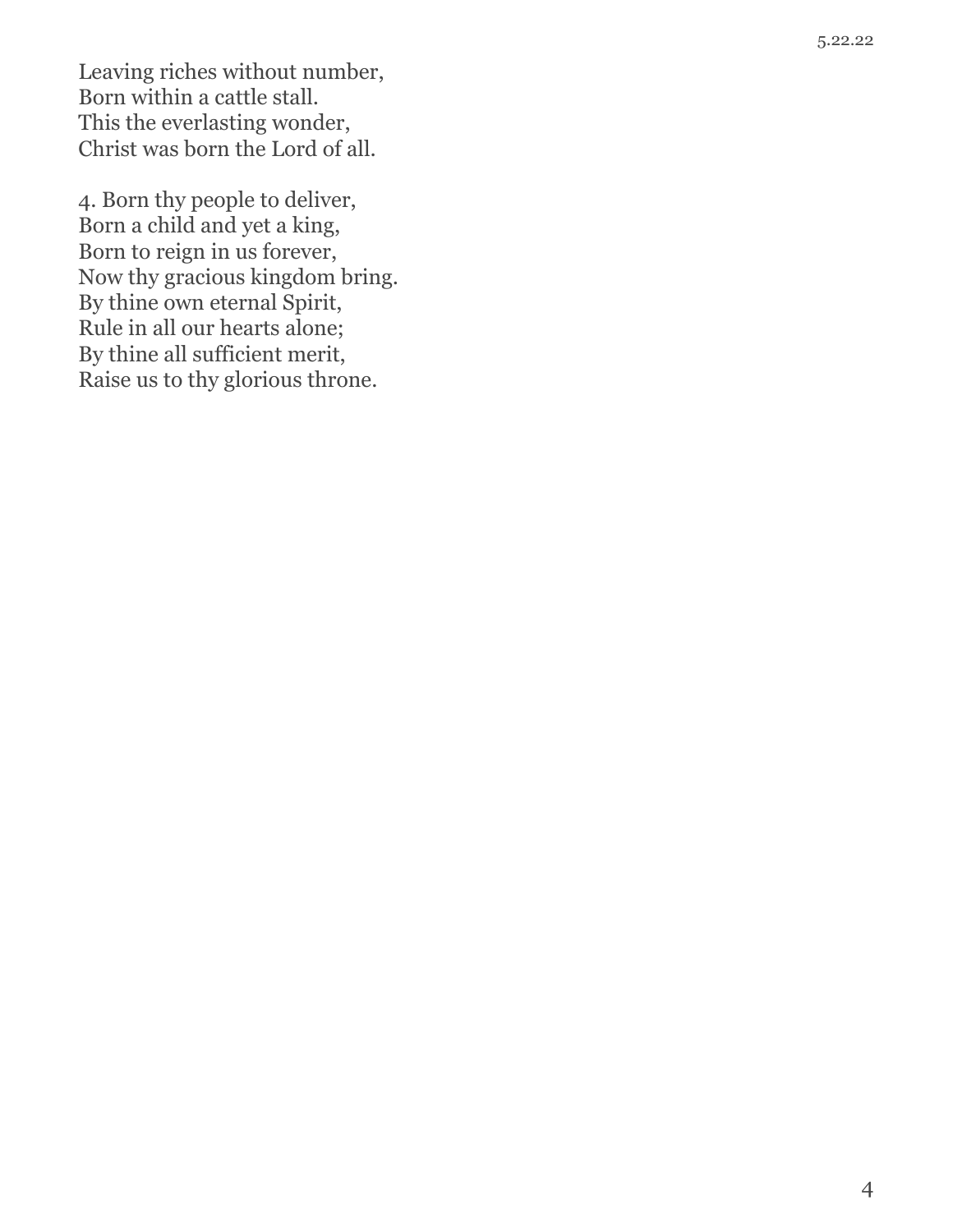# Confession

## Scriptural Warning - Galatians 3.1-6

[1] O foolish Galatians! Who has bewitched you? It was before your eyes that Jesus Christ was publicly portrayed as crucified. [2] Let me ask you only this: Did you receive the Spirit by works of the law or by hearing with faith? [3] Are you so foolish? Having begun by the Spirit, are you now being perfected by the flesh? [4] Did you suffer so many things in vain—if indeed it was in vain? [5] Does he who supplies the Spirit to you and works miracles among you do so by works of the law, or by hearing with faith—[6] just as Abraham "believed God, and it was counted to him as righteousness"? (ESV)

## Way of Salvation - Galatians 3.7-9

[7] Know then that it is those of faith who are the sons of Abraham. [8] And the Scripture, foreseeing that God would justify the Gentiles by faith, preached the gospel beforehand to Abraham, saying, "In you shall all the nations be blessed." [9] So then, those who are of faith are blessed along with Abraham, the man of faith. (ESV)

### Confession of Sin - We Believe, Help Our Unbelief

*Congregation:* **Most gracious Father, your Word teaches who you are and what you have done to accomplish redemption for your glory.**

**We read in your Word the wonderful promises of the Kingdom of God, promises which are ours in Christ Jesus, the only Savior, yet, hardening our hearts, fearing man,**

**desiring the world, and putting you to the test, we fail to believe and rest in your promises of grace, mercy, forgiveness, and redemption in Jesus Christ, in so doing we establish other gods before you.**

**Forgive us Father for we have sinned. Help us to walk in your Spirit and by faith in Jesus Christ. We believe, help our unbelief. Amen.**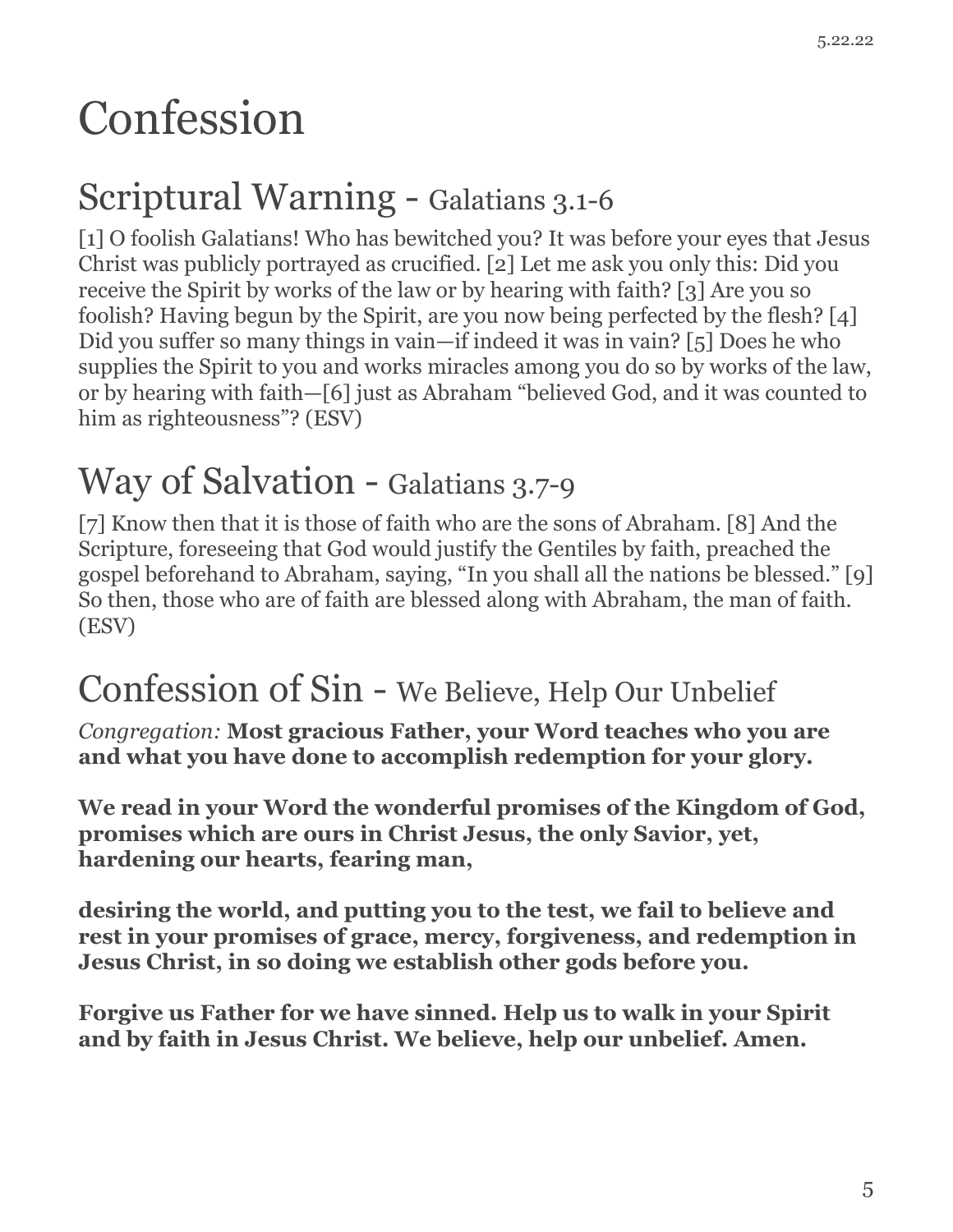## Hymn of Confession - God, Be Merciful to Me

Words: Richard Redhead. Music: Christopher Miner. ©1997 Christopher Miner Music.

1. God, be merciful to me; On Thy grace I rest my plea Plenteous in compassion Thou, Blot out my transgressions now; Wash me, make me pure within; Cleanse, O cleanse me from my sin.

2. My transgressions I confess; Grief and guilt my soul oppress. I have sinned against Thy grace, And provoked Thee to Thy face. I confess Thy judgment just; Speechless, I Thy mercy trust.

3. I am evil, born in sin; Thou desirest truth within. Thou alone my Savior art, Teach Thy wisdom to my heart; Make me pure, Thy grace bestow, Wash me whiter than the snow.

4. Broken, humbled to the dust By Thy wrath and judgment just, Let my contrite heart rejoice, And in gladness hear Thy voice; From my sins O hide Thy face, Blot them out in boundless grace.

5. Gracious God, my heart renew, Make my spirit right and true. Cast me not away from Thee, Let Thy Spirit dwell in me; Thy salvation's joy impart, Steadfast make my willing heart.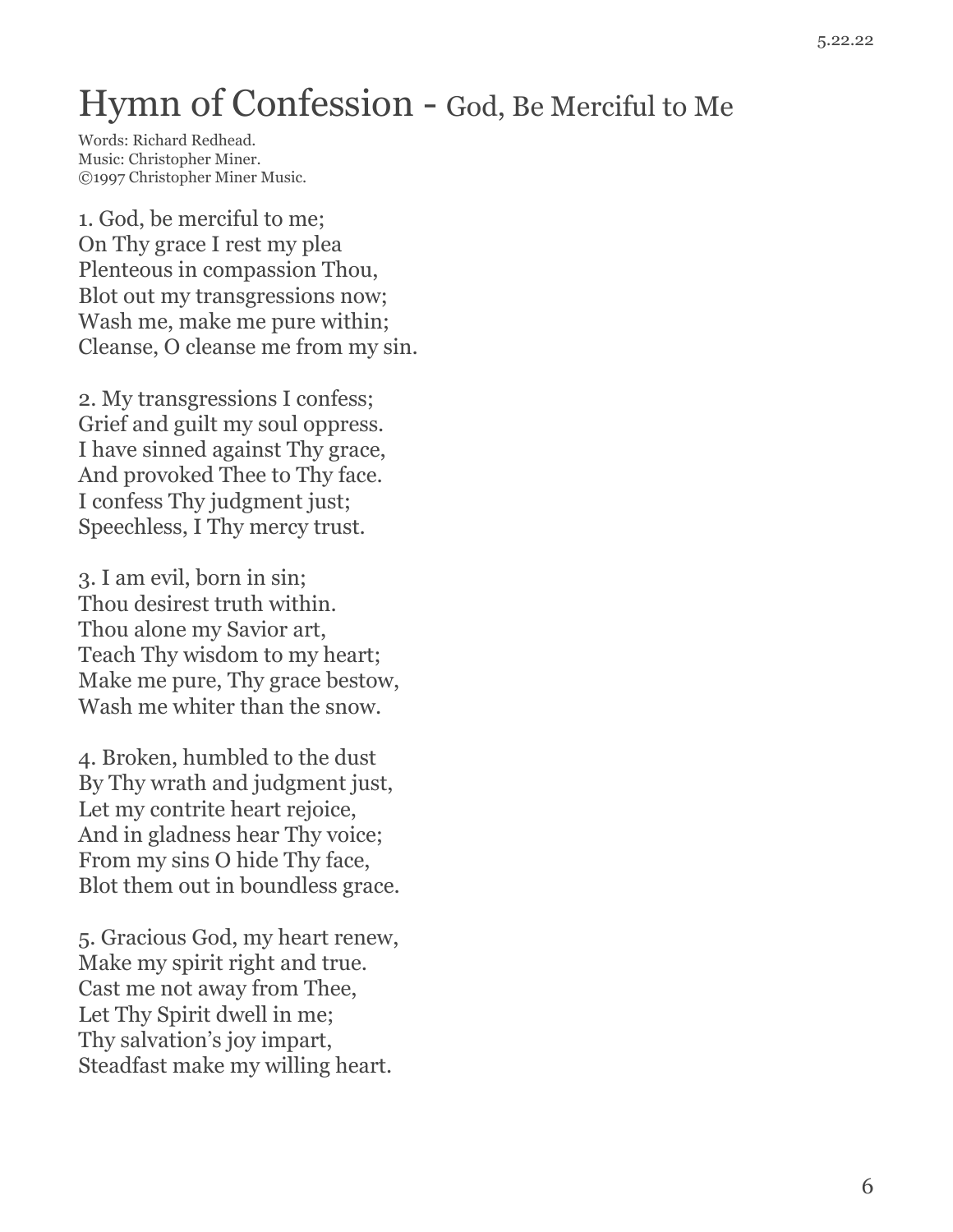## Assurance of Pardon - Galatians 3.13-14

[13] Christ redeemed us from the curse of the law by becoming a curse for us—for it is written, "Cursed is everyone who is hanged on a tree"—[14] so that in Christ Jesus the blessing of Abraham might come to the Gentiles, so that we might receive the promised Spirit through faith. (ESV)

## Exhortation to Holiness - Galatians 5.1

[1] For freedom Christ has set us free; stand firm therefore, and do not submit again to a yoke of slavery. (ESV)

#### Hymn of Response - Comfort, Comfort Now My People

Words by Johannes Olearius (1671) Music by Lance Johnston & Treva Blomquist

1. "Comfort, Comfort now my people; speak of peace!" so says our God. Comfort those who sit in darkness, mourning under sorrow's load. To God's people now proclaim that God's pardon waits for them! Tell them that their war is over; God will reign in peace forever.

2. For the herald's voice is crying in the desert far and near, Calling us to true repentance since the kingdom now is here Oh, that warning cry obey! Now prepare for God a way! Let the valleys rise to meet him, and the hills bow down to greet him!

3. Straight shall be what long was crooked, and the rougher places plain! Let your hearts be true and humble, as befits his holy reign! For the glory of the Lord now on earth is shed abroad, And all flesh shall see the token that God's word is never broken.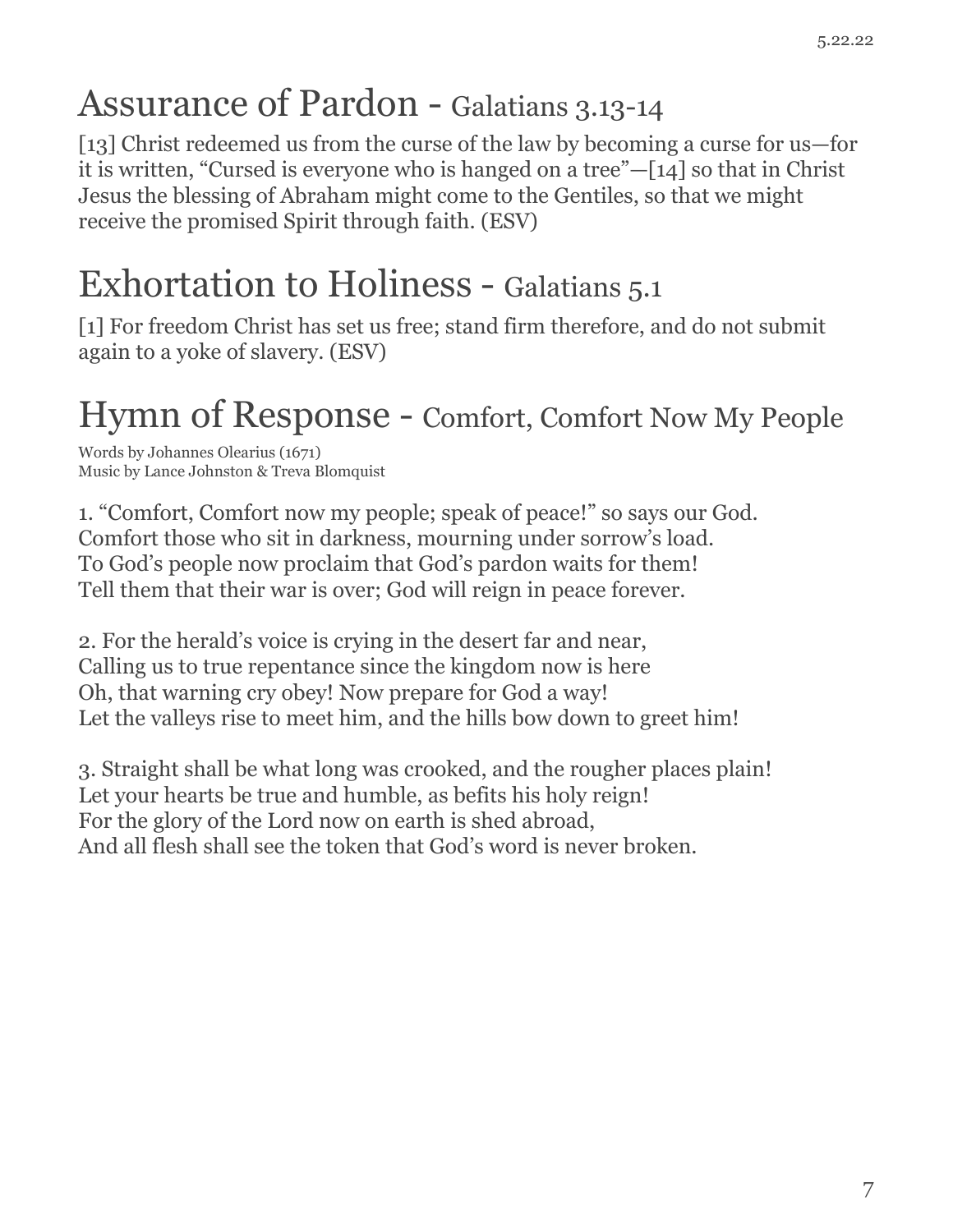# Means of Grace

## Pastoral Prayer

# Scripture Reading - [Galatians 3.1-18](http://www.esv.org/galatians+3/)

*Minister:* This is the Word of the Lord.

*Congregation:* **Thanks be to God.**

# Children's Sermon

#### The Lord's Prayer

Our Father, who art in heaven, hallowed be thy Name. Thy Kingdom come. Thy will be done in earth, as it is in heaven. Give us this day our daily bread. And forgive us our debts, as we forgive our debtors. And lead us not into temptation, but deliver us from evil. For thine is the kingdom, the power, and the glory, For ever and ever. Amen.

# Prayer for Illumination

#### Sermon - Genesis 12, 15, 17

The Abrahamic Covenant

Lord's Supper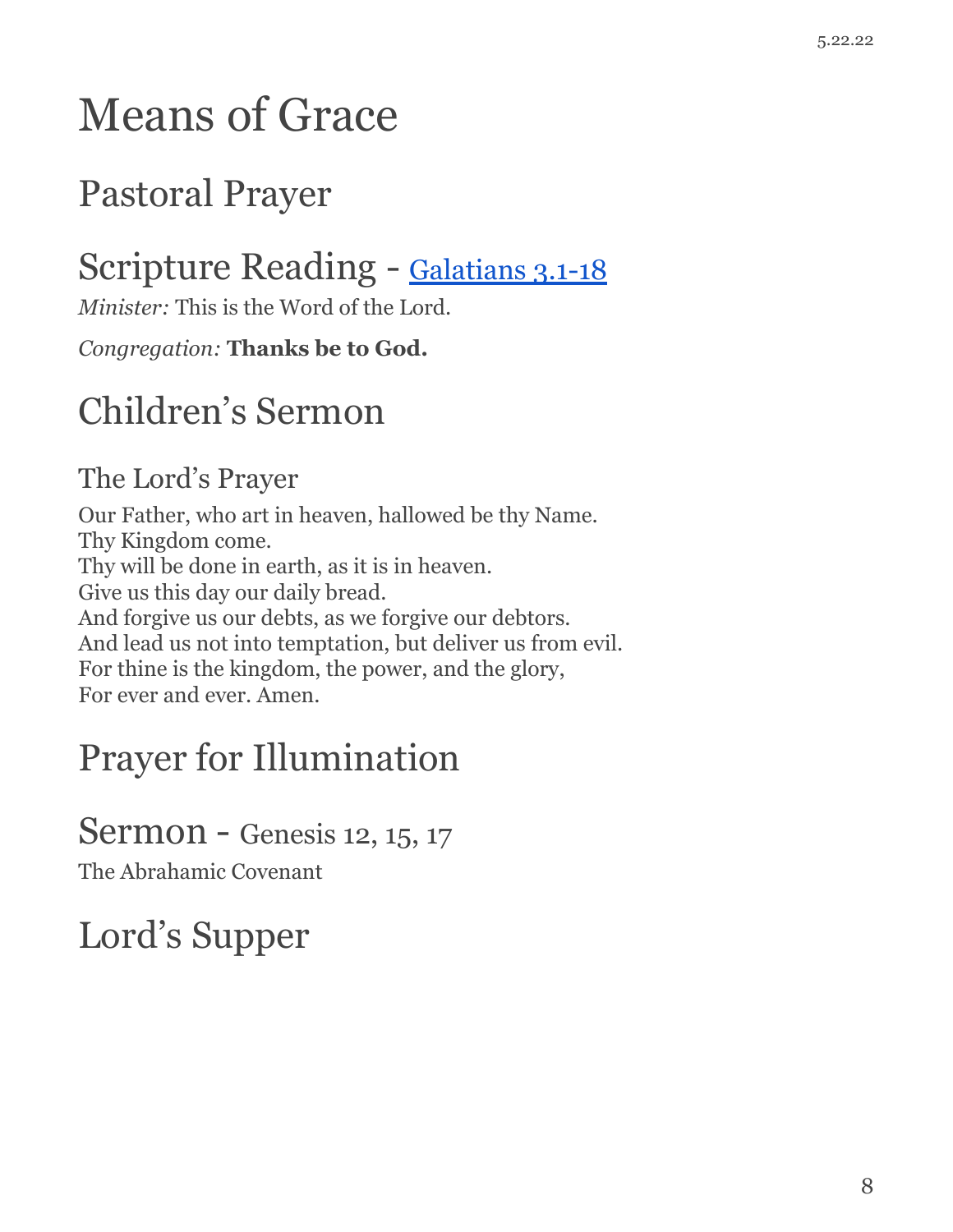# Communion Hymn - We Will Feast In the House of Zion

By Sandra McCracken, Joshua Moore © 2015 Drink Your Own Tea Music, joshmooreownsthismusic CCLI #3020146

*(Chorus) We will feast in the house of Zion. We will sing with our hearts restored. "He has done great things," we will say together. We will feast, and weep no more.*

1. We will not be burned by the fire; He is the Lord our God. We are not consumed by the flood — upheld, protected, gathered up. *(Chorus)*

2. In the dark of night before the dawn, my soul be not afraid; For the promised morning, Oh how long! O God of Jacob, be my strength! *(Chorus)*

3. Every vow we've broken and betrayed, You are the faithful One; And from the garden to the grave, bind us together, bring shalom. *(Chorus x2)*

Gloria Patri

Glory be to the Father, And to the Son, and to the Holy Ghost. As it was in the beginning, Is now and ever shall be; World without end. Amen. Amen.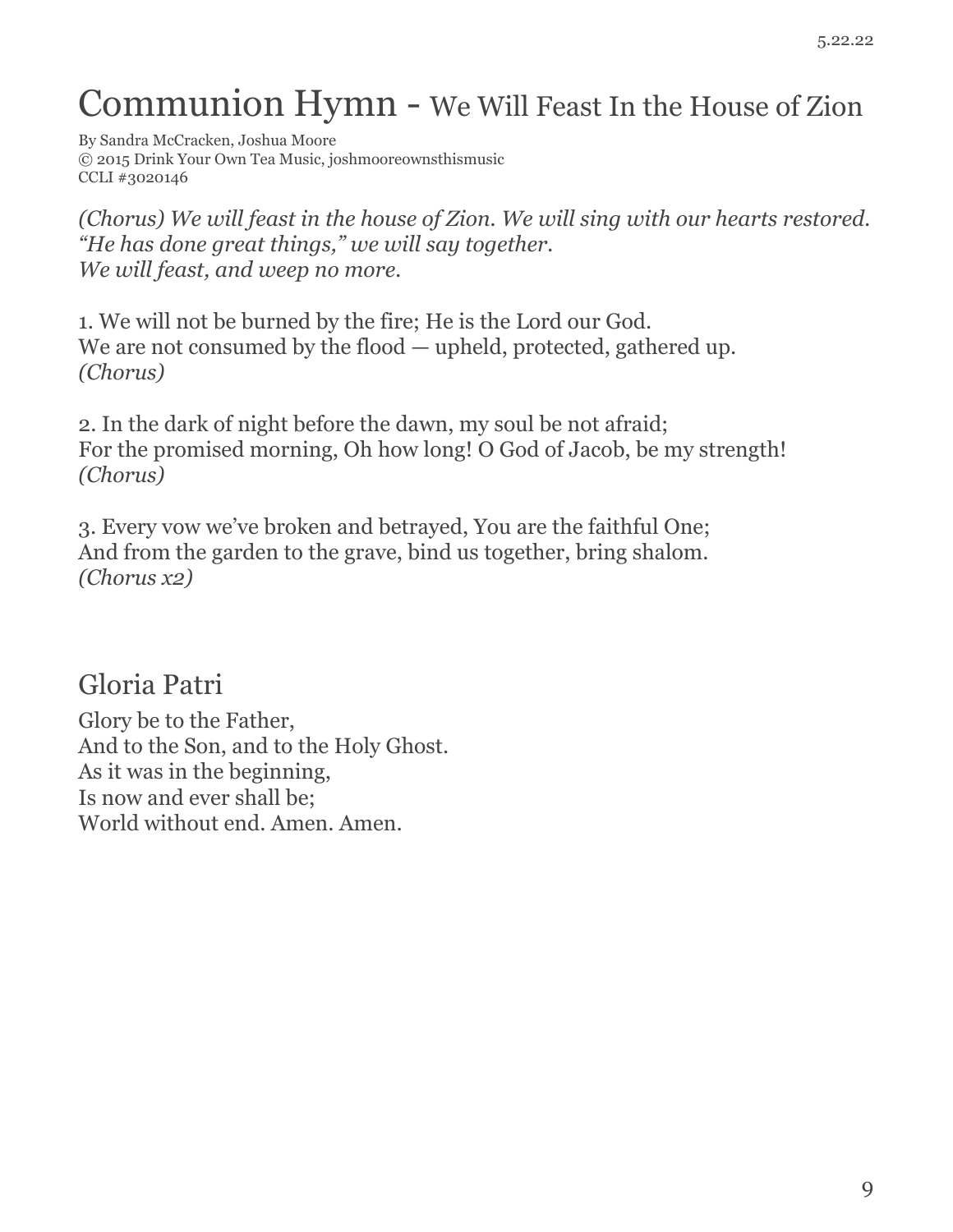# Response

# Prayer of Thanksgiving

# Hymn of Thanksgiving - Poor Wayfaring Stranger

1. I am a poor wayfaring stranger Traveling through this world of woe, But there's no sickness, toil, or danger In that bright land to which I go.

*(Chorus) I'm going there to meet my Savior, Dwell with him and never roam. I'm only going over Jordan. I'm only going over home.*

2. I know dark clouds will gather 'round me, I know my way will be rough and steep, But beautiful fields lie just before me Where God's redeemed their vigil keep. *(Chorus)*

3. I'll soon be free of earthly trials, My body rest in the old church yard, I'll drop this cross of self-denial And I'll go singing home to God. *(Chorus)*

### Benediction - Galatians 6.18

[18] The grace of our Lord Jesus Christ be with your spirit, brothers. Amen. (ESV)

Scripture quotations are from The ESV® Bible (The Holy Bible, English Standard Version®), copyright ©2011 by Crossway, a publishing ministry of Good News Publishers. Used by permission. All rights reserved.